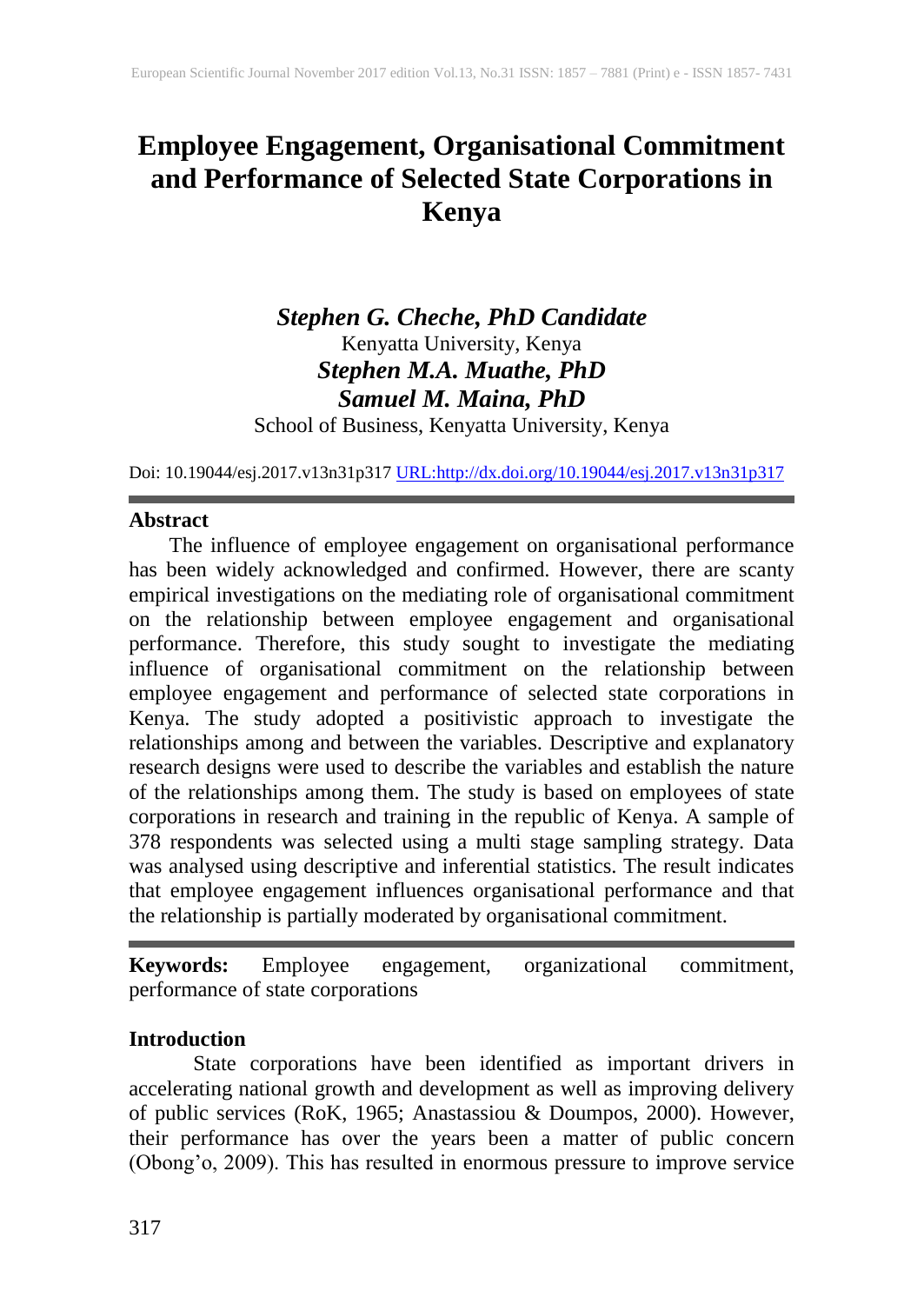delivery, lower cost and become more accountable to taxpayers (Metawie & Gilman, 2005). To meet increased demand for efficient use of tax revenue, most governments in the world have responded with introduction of public service reforms. Most of the reforms have however involved adoption of private sector practices in to the public service which has led to commodification of services and to some extent reduced professionalism of workers (Adcroft & Willis, 2005).

In Kenya, the government initiated various reforms such as divesture, retrenchment, privatisation, and strategic partnership with private investors and performance contracting (Kobia & Mohammed, 2006). Indeed the country is one of the few countries in Africa to implement comprehensive public service reforms (Economic Commission for Africa, 2010). However, progress has been hindered by partly by inability to hire and retain the right calibre of staff as well and poor and wrong diagnosis and prognosis (ECA, 2010; RoK, 2013).

The increased demand for quality services against non-increasing resources has ensured that efforts to improve performance of state corporations continue to occupy a central place within government policy and the public discourse. Indeed in 2013, the Government of Kenya appointment a task force to advice on how to improve performance of state corporations (RoK, 2013). However the focus of the various strategies undertaken to improve performance have mostly focussed on institutional and structural reforms while scarcely addressing critical issues such as employee engagement even though there is overwhelming empirical evidence demonstrating that it is correlated to organisational outcomes (Smith & Markwick, 2009; Albrecht, Bakker, Gruman, Macey & Saks, 2015). In an ever changing business environment, a committed and proactive work force could provide organisations with competitive advantage (Bakker, Schaufeli, Leiter & Taris, 2008).

The correlation between employee engagement and organisational performance has however been found to be weak partly because engagement does not affect organisational performance directly but do so through other variable that predict performance (Chughtai, 2008). Therefore, this study sought to investigate the mediating role of organisational commitment on the relationship between employee engagement and performance of selected state corporations in Kenya.

## **Literature Review**

This section presents theoretical and empirical review of related literature while identifying the gaps that this study seeks to address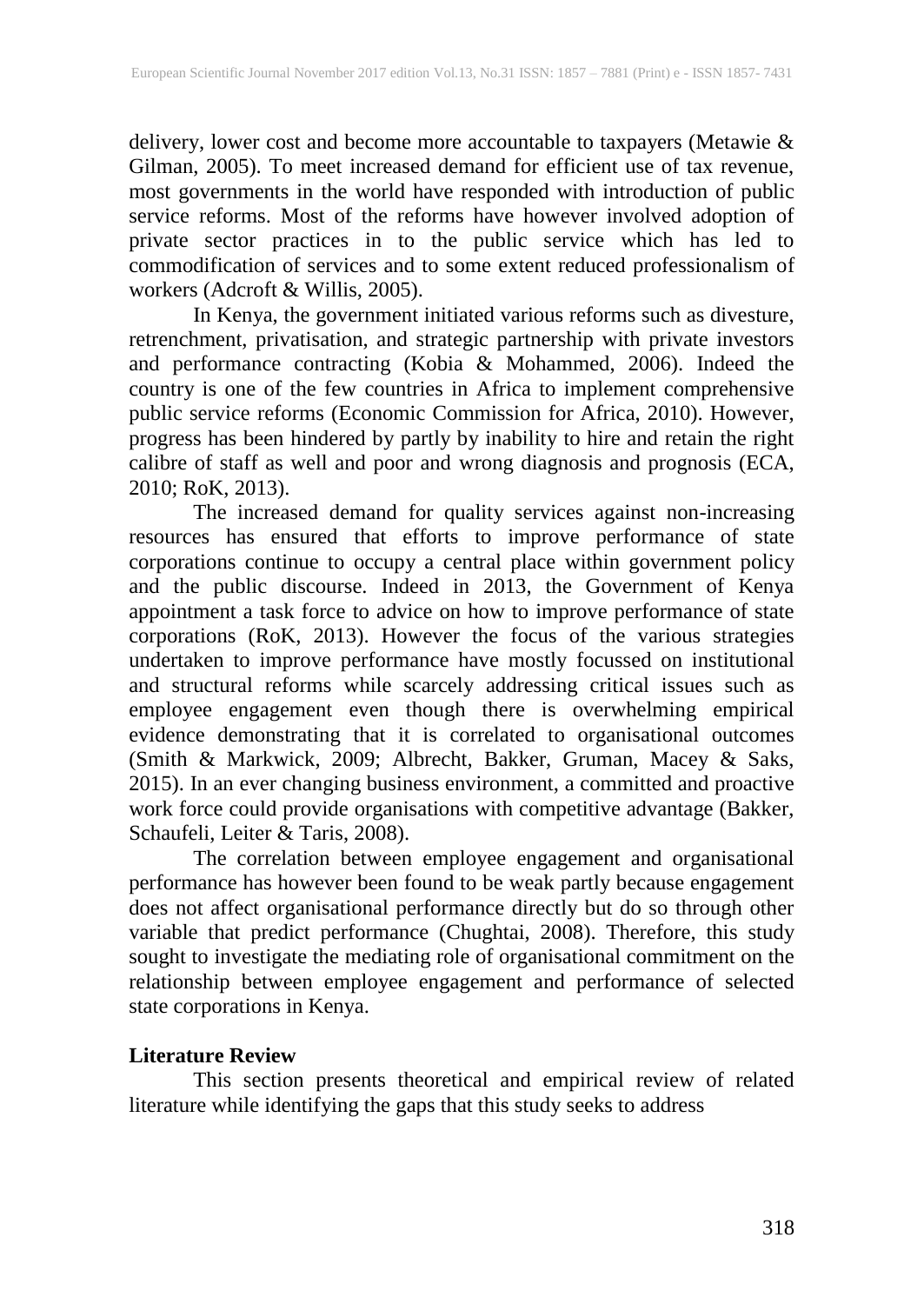### **Theoretical Review**

The Social exchange theory (SET) is among the most influential theories for understanding work place behaviour (Croponzano & Mitchell, 2005) and has its roots in anthropology. It is however Blaus (1964) who is credited as its founder (Robbins, 1991).The theory has been progressed by other researchers such as; Das and Teng (2002); Globerman and Nielsen (2007).

Blaus (1964) posited that individuals voluntarily behave in certain ways or do certain things because they expect positive reciprocal behaviour from others. Social exchange is based on trusting others to reciprocate. Human beings in social situations choose behaviour that maximises their likelihood of meeting self-interests.

Critics of social exchange theory have pointed out its weakness as the assumption that people are rational and will always act in rational ways. In reality however, people sometimes act in irrational ways. Caution should therefore be exercised when applying the theory to workplace environment. However, the social exchange theory is a useful model in advancing studies on employee engagement due to its focus on reciprocal relationship between employer and employees and hence was used as the anchor theory in this study.

#### **Empirical Review**

This part presents a critical review of previous empirical studies related to the variables of the study

### **Employee Engagement and Organisational Performance**

Employee engagement have been found to have an impact on critical business success factors such as customer satisfaction, employee turnover, employee commitments and other related constructs which in turn affects organisational performance (Right Management, 2009). Most employers also believe that engaged employees are willing to do more, have higher productivity and positive work relationships (Psychometric Canada, 2011). These two surveys were conducted in developed economies and it is imperative that further research be carried out in a different set up to establish whether the findings hold.

Job autonomy, cognitive ability and job related skills influences job performance (Morgeson, Klinger and Hemingway, 2005). Employees with greater discretion in their work are more likely to expand their jobs beyond the job description. Job autonomy and constant feedback from supervisors are positively related to work engagement which in turn was found to influence performance (Bakker and Bal, 2010). The findings of these two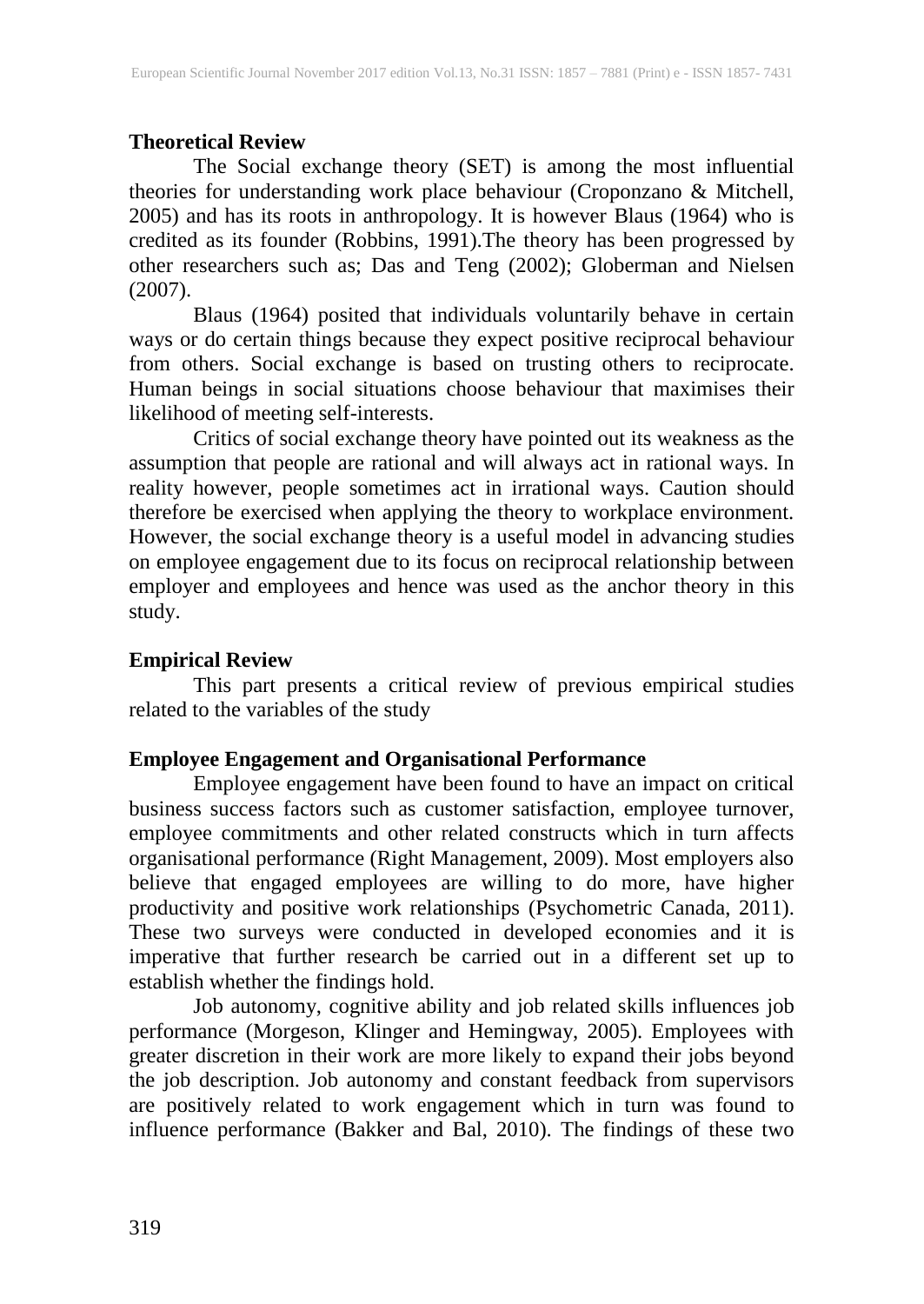studies should however be used cautiously as data was collected from very small and unrepresentative samples.

Empowering employees has also been found to improve performance (Meyerson & Dewettinck, 2012). The study found that delegation, participatory management, encouragement and reward are positively related to organisational outcomes. However, this study used a sample based on one organisation and its findings may therefore not be used to make generalisation.

A strong correlation exists across different organisations between employee engagement and; customer loyalty, productivity and profitability, employee turnover, employee and customer safety incidences, absenteeism, shrinkage and defects (Harter, Schmidt, Schimidz, Killham, Angawal & Plowman, 2013). These organisational outcomes were found to be very pronounced between the top performing and bottom performing organisations implying that the influence of engagement on business success is significant.

Wachira (2013) found that employee engagement influences organisational commitment while Kibui (2015) found that employee engagement affects talent retention. However, these two studies failed to link employee engagement with organisational performance a gap that the current study seeks to address.

### **Organisational Commitment and Organisational Performance**

Normative and affective commitments have been found to be positively related to performance while the relationship with continuance commitment has been found to be negative (Khan, Ziaddin, Jam & Ranay, 2010). Further, Dixit and Bhati (2012) found all the three types of commitment to be positively related to productivity. Lee and Chen (2013) found no relationship between job commitment and job attitude and between job attitude and service quality. Memari, Mahdieh and Marnani (2013) found positive relationship between employee commitment and organisational performance. However, employees may be committed to the job itself and not the organisation and hence the need to test the aggregate effect of organisational commitment on organisational performance rather than each indicator on its own.

Organisational commitment has been found to be based on the profession. Tolentino, (2013) for instance found that universities academic staffs have higher levels of affective and normative commitment while administrative staff have higher levels of continuance commitment. Affective commitment was found to be related to job performance among academic staff whereas this was not applicable to the administrative staff. This study was only limited to academic and administrative staff in a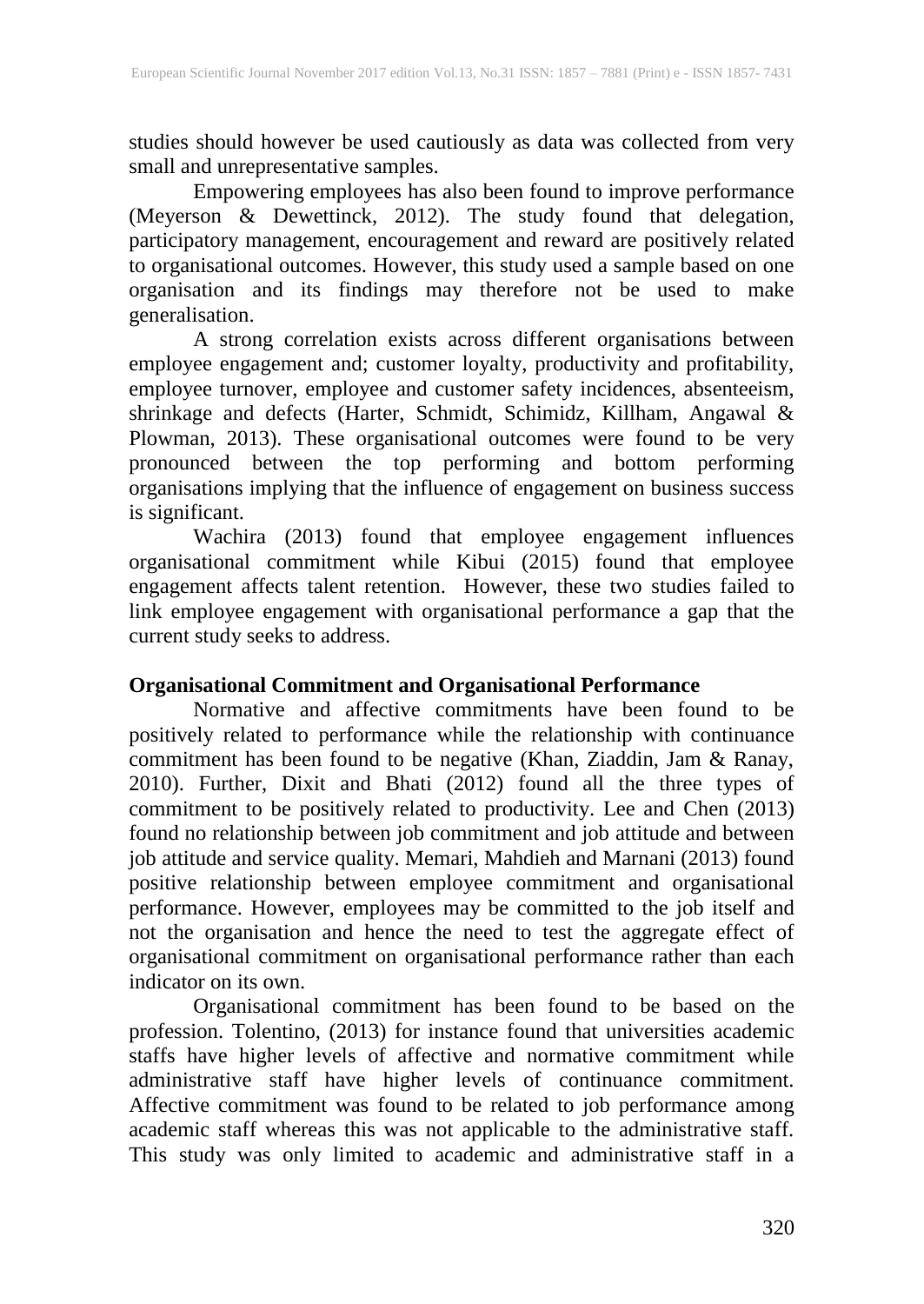university setting and hence the need to have a study covering different organisations and professions to shed more light in to this relationship.

Agyemang and Ofei (2013) found that employee commitment leads to improved organisational performance by reducing turnover and increasing employee productivity. Further, the study found that levels of employee commitment and employee engagement are higher in the private sector than in the public service. The study however did not link the two constructs with organisational performance.

Most studies on organisational commitment have investigated its influence on employee job performance without connecting it to organisational outcomes. Further, the focus of most studies is on the direct relationship between organisational commitment and organisational performance with little attention being given to the mediating influence of organisational commitment on the relationship between other interventions and organisational performance. Therefore, this study sought to fill this apparent gap in literature.

#### **Research Methodology**

The study is anchored on positivism paradigm with data analysis being the basis for either rejecting or not rejecting the null hypotheses. To increase validity of the findings, the study used descriptive and explanatory research designs as recommended by (Saunders, Lewis & Thornhill, 2007).

The study sample was selected using multi stage sampling. In the first stage, purposive sampling was done to select state corporations in research and training. In the second stage, Yamane (1967) formula of computing sample from finite population (n =  $\frac{N}{1+N}$  $\frac{N}{1+N(e) 2}$  was used to determine sample size which produced a sample of 378 respondents. The third stage involved random selection of respondents based on proportional representation.

Employee engagement was assesses using Utrecht Work Engagement Scale (UWES) which consisted of seventeen items (Schaufeli & Bakker, 2003) while organisational commitment was assessed using Meyer and Allen (1990) organisational commitment model. These instruments have been widely used and confirmed as reliable. Testing the direct relationship was conducted using simple regression while casual steps as advocated by Baron and Kenny (1986) were adopted to test the mediation influence. The results were interpreted using adjusted  $R^2$  and corresponding p-values.

#### **Research Findings**

The results obtained in relation to the direct relationship between employee engagement and performance of selected state corporations indicated that R2 had a score of 0.41 with a corresponding F-statistics of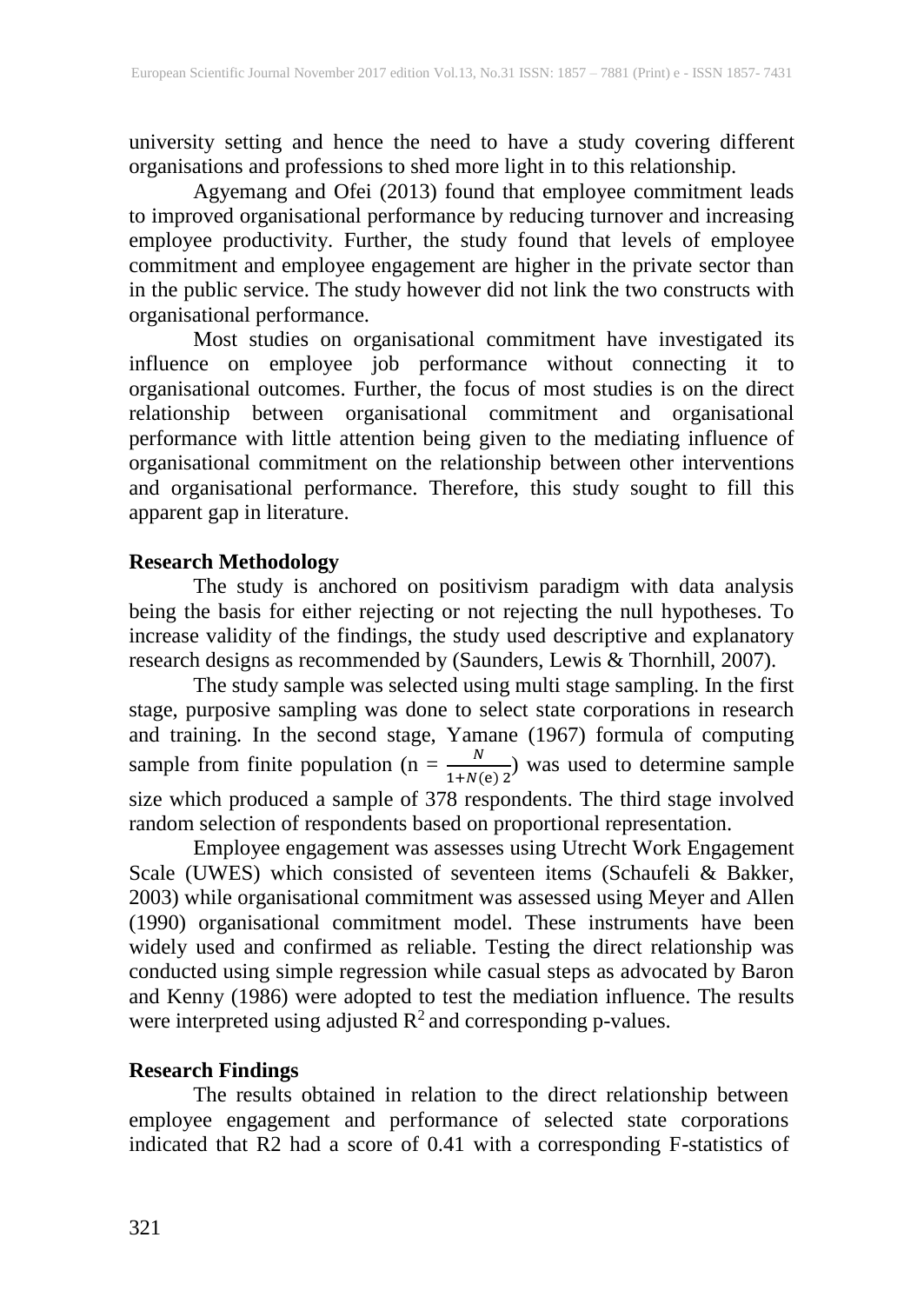0.000. This implies that 41% of changes in organisational performance may be explained by employee engagement. The results indicated a beta coefficient of 0.64 with a corresponding p-value of 0.000. This implies that a unit change in employee engagement results in 0.64 unit change in performance of state corporations in Kenya. On the basis of the regression results, the null hypothesis was rejected.

Testing the mediation influence involved conducting four casual steps as recommended Baron and Kenny (1986). After the test of the direct relationship, the second step involved regressing employee engagement on organisational commitment. The results obtained had an adjusted  $\mathbb{R}^2$  of 0.28 with a corresponding F-statistics of 0.000 which implies that the relationship is significant. From these results, it may be concluded that 28% of changes in organisational commitment are explained by employee engagement. The relationship between organisational commitment and employee engagement is significant (p-value ˂ 0.01). The beta value for employee engagement was 0.54 which implies that, holding all things constant, a unit change in employee engagement results in 0.54 unit change in organisational commitment.

The third step involved investigating the relationship between the organisational commitment and organisational performance. The result indicated that 33% of organisational performance is attributed to organisational commitment. The relationship between organisational commitment and organisational performance is significant (p-value˂0.001). Using the beta coefficient, the results indicate that a unit increase in organisational commitment would lead to .58 units of increase in organisational performance. These findings are similar to those of Khan *et el* (2010); Dixit and Bhati (2012) which found that organisational commitment influences organisational performance.

In the fourth step, organisational commitment was introduced in the regression as an explanatory variable and regressed with employee engagement on organisational performance to determine whether the influence is partial, complete or there is no influence on the relationship between employee engagement and performance of state corporations. The regression results indicated that 48% of changes in organisational performance may be explained by a combination of employee engagement and organisational commitment. The relationship is significant (p-value ˂ 0.01).

Employee engagement had a beta score of 0.47 with a corresponding p-value of 0.000 (p-value ˂ 0.01) while organisational commitment had a beta score of 0.33 and a corresponding p-value of 0.000 (p-value  $< 0.01$ ). This indicates that a unit increase in employee engagement would lead to 0.47 unit increases in levels of performance in state corporations in Kenya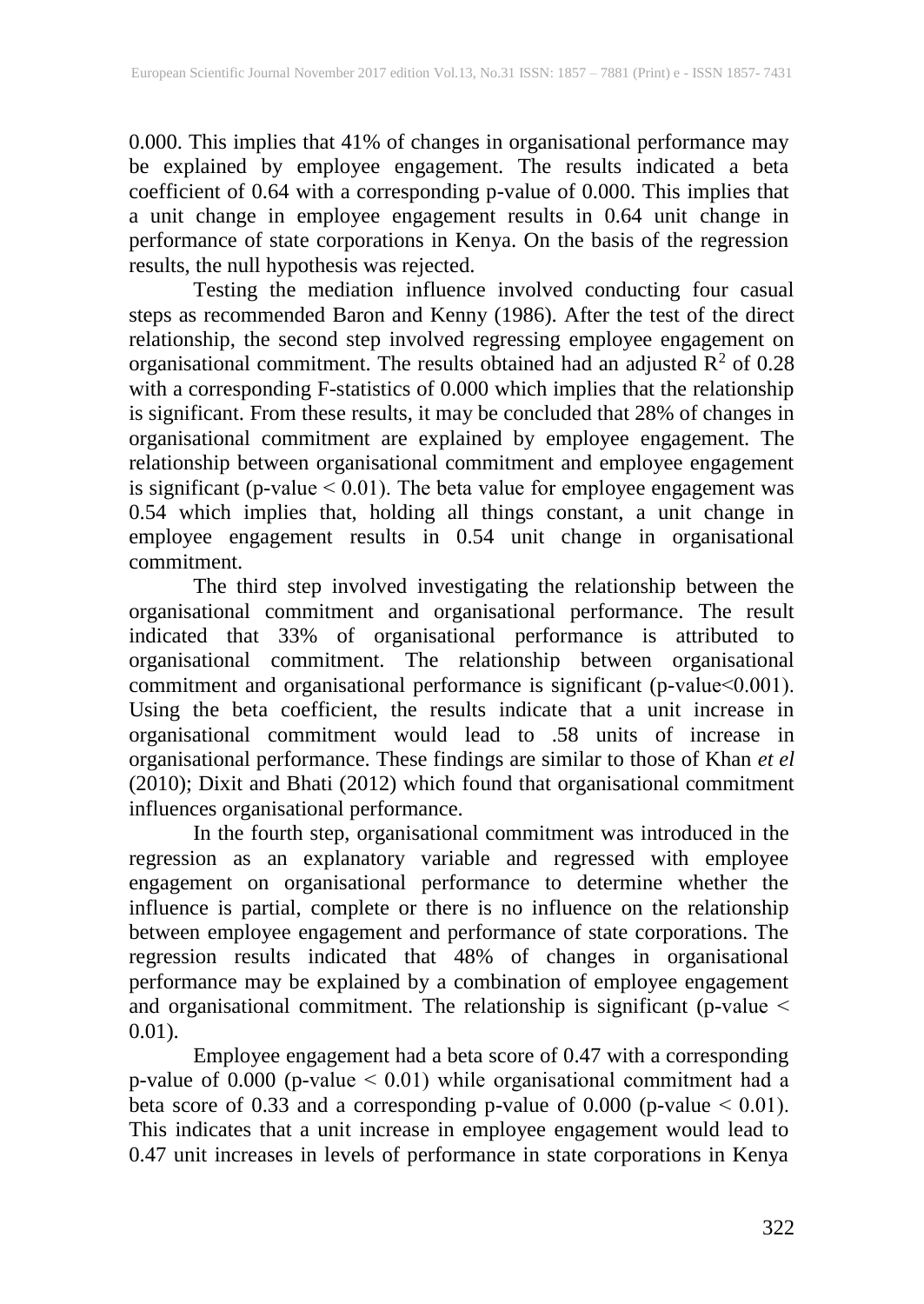while a unit increase in organisational commitment would increase performance by 0.33 units.

The result further indicates that the introduction of organisational commitment on the relationship between employee engagement and performance of state corporations' leads to an increase in Adjusted R squared scores from 0.41 to 0.48. This implies that organisational commitment has a partial moderating influence on the relationship between employee engagement and performance of state corporations in Kenya. Consequently, the null hypothesis was rejected in favour of the alternate hypothesis.

Previous empirical studies have acknowledged the relationship between organisational commitment and organisational performance For instance, Field and Buitendawach (2011); Dixit and Bhati (2012); Memari, Mahdieh and Marnani (2013); Tolentino (2013); Agyemang and Ofei (2013; and Irefin and Mechanic (2014) all found a positive relationship between organisational commitment and organisational performance. On the other hand, Right Management (2009); Psychometric Canada Limited (2011); and Dajani (2015) all found positive relationship between the employee engagement ans organisational performance.

Organisational commitment has also been linked to organisational performance. For instance, Dixit and Bhati (2012); Tolentino (2013); and Albdour and Altarawneh (2014) found that employees' job performance and organisational performance are influenced by organisational commitment. Further, employee engagement has been linked to organisational commitment. Field and Buitendach (2011); Agyyemang and Ofei (2013) and Albdour and Altarawneh (2014) found strong evidence that employee engagement influence organisational commitment.

#### **Conclusion**

The study concludes that employee engagement is an important contributor to organisational performance. Therefore, employers should pay attention to recruiting employees with the necessary traits that are related to engagement and create conducive conditions at the work place that increases levels of engagement. In addition, organisational commitment is a critical ingredient in human resource management as it has a significant direct and indirect influence on organisational performance. Therefore, human resource practitioners should develop human resource policies that not only promote employee engagement but also deepen levels of organisational commitment if they hope to improve performance.

The study contributes to knowledge in the area of employee engagement and organisational performance in several ways. It was based on Kenya where there is scanty empirical research on influence of employee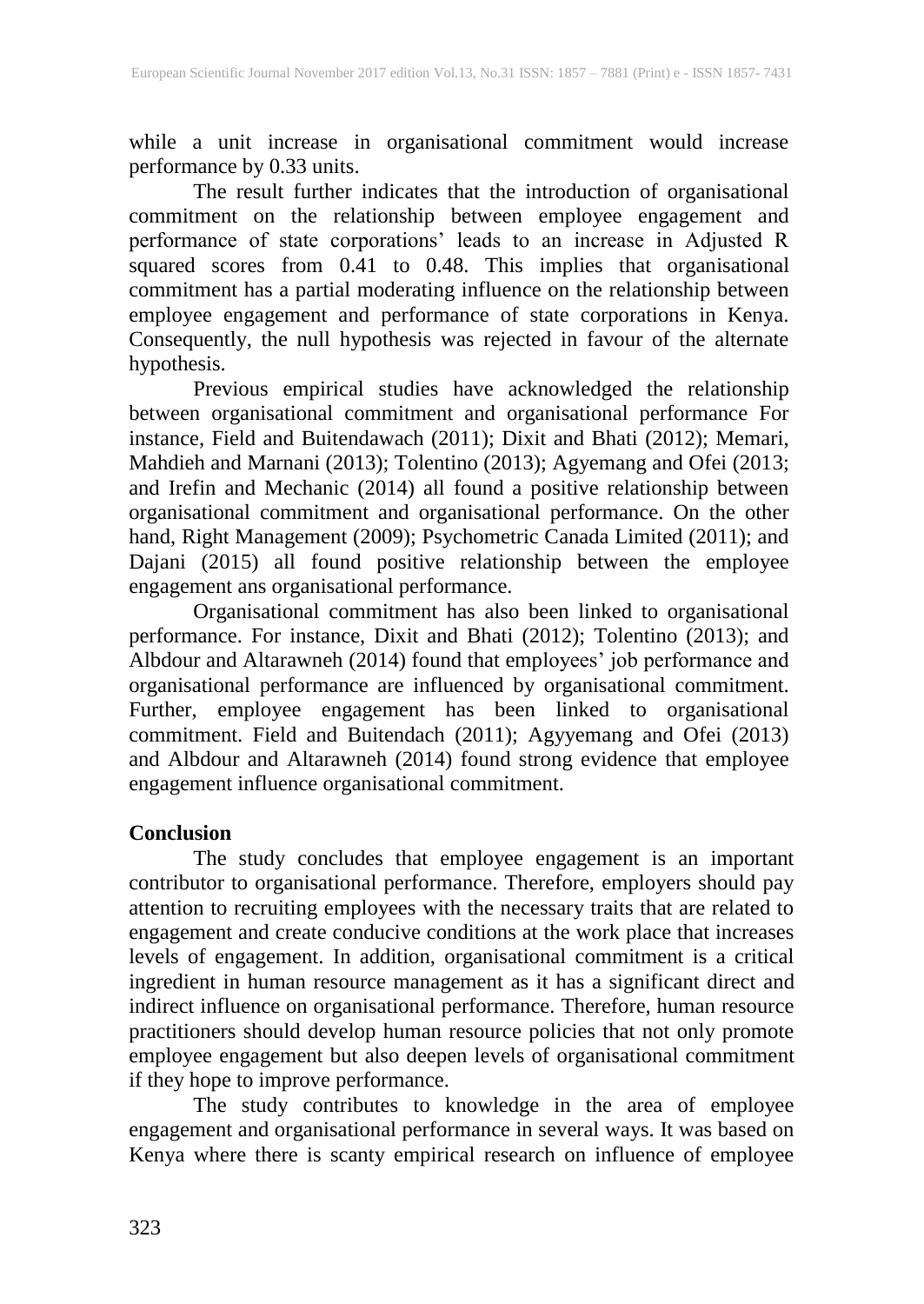engagement and even the few studies conducted, they have not linked it to organisational performance. In addition, most previous empirical studies on the constructs are based on the private sector while little has been done in the public sector.

On a theoretical level, the current study contributes to empirical evidence that supports the social exchange theory by providing empirical support to the theory's preposition that mutually beneficial relationships at the work place results in a win-win situation. By providing employees with a challenging, secure and safe work environment, employers reap the benefits of engaged employees which in turn positively influences organisational performance.

#### **Recommendations for Further Research**

This study is subject to certain limitations. First, the study was cross sectional in nature as opposed to longitudinal analyses. Although a robust design was used to determine causal relationship between variables, cross sectional data does not achieve the same level of confidence as longitudinal analyses. It is recommended that future studies adopt a longitudinal approach.

The study focussed on influence of employee engagement and organisational commitment on organisational performance but did not investigate the antecedent of employee engagement. Future studies should include the antecedents of employee engagement to give a better understanding of the construct.

#### **References:**

- 1. Adcroft, A., Willis R. (2005). The (un)intended outcome of public sector performance measurement. *International journal of public sector management, vol 18, issue 5, pp 386-400*
- 2. Agyemang, C.B. & Ofei, S.B. (2013). Employee work engagement and organisational commitment: A comparative study of private and public sector organisations in Ghana. *European Journal of Innovation and Research*, Vol. 1(4), 20-33
- 3. Albdour, A, & Altarawneh, I. (2014). Employee engagement and organisational commitment: Evidence from Jordan. *International Journal of Business*, 19(2).
- 4. Albrecht, S., Bakker, A., Gruman, J., Macey, W. & Saks, A. (2015). Employee engagement, human resource management practices and competitive advantage. *Journal of Organisational Effectiveness, People and Performance*, Vol. 2, pp. 7-35
- 5. Amangara, T., (2013). The effect of demographic characteristics on organisational commitment: A study of the sales persons in the soft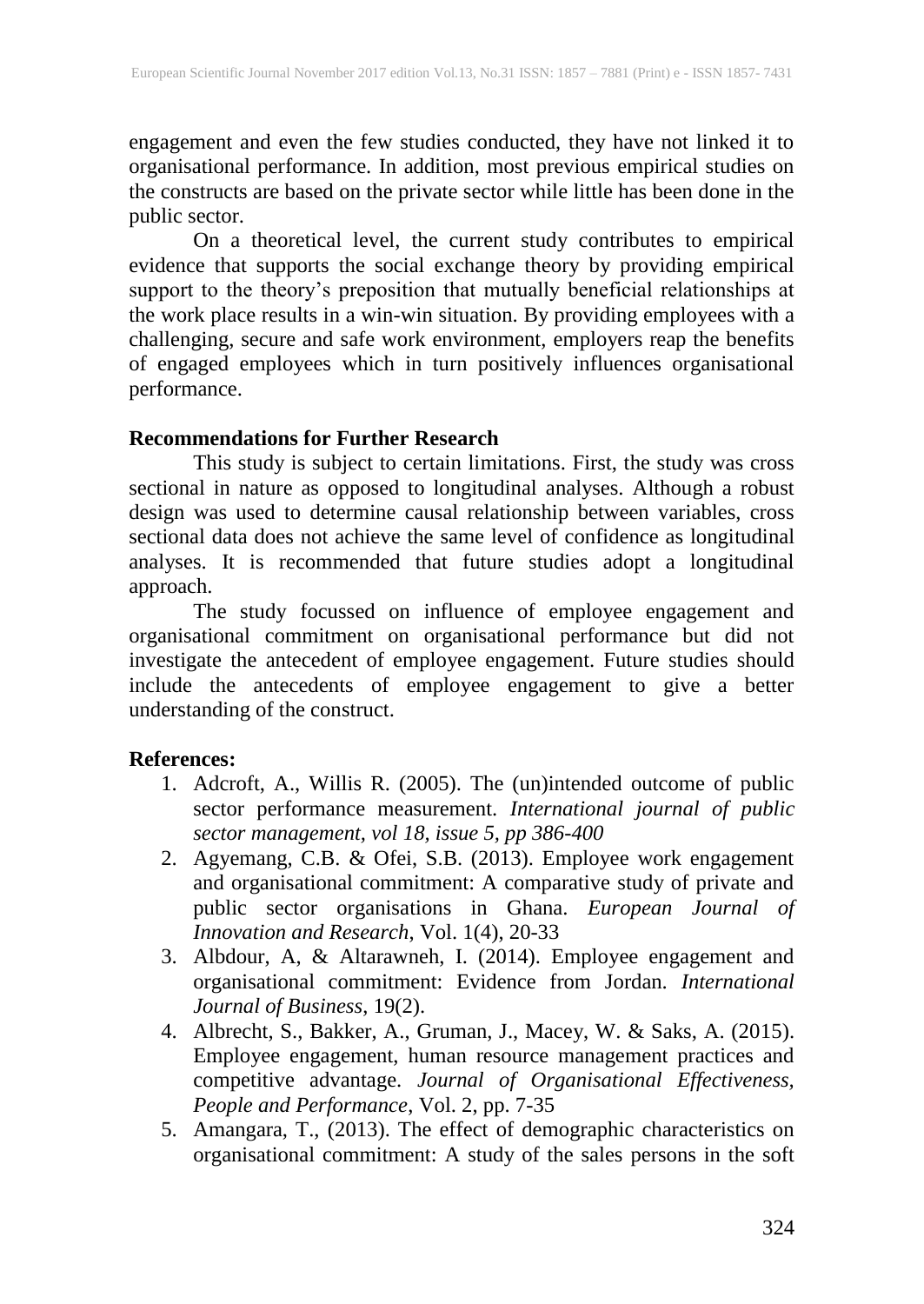drink industry in Nigeria. *European Journal of Business and Management* Vol. 5, No.18

- *6.* Anastassiou, T. & Doumpos, M. (2010). Multi performance evaluation of public enterprises; The case of Greece. Investigaciones Europeasde Direccióny *Economía de la Empresa,* Vol. 6, No. 3, pp 11-24
- 7. Bakker, A.B., Schaufeli, W.B., Leiter, M.P. & Taris, T.W. (2008). Work engagement: An emerging concept in occupational health psychology. *Work Stress* 22, 187-200
- 8. Baron, R. & Kenny, D., (1986). The moderator-mediator variable distinction in social psychological research; Conceptual, strategic and statistical considerations. *Journal of Personality and Psychology,* Vol. 51 No. 6, pp 1173-1182
- 9. Blau, P.M (1964). *Exchange and power in social life*. Wiley, New York
- 10. Brown, S., McHardy, R., McNabb, R. & Taylor, K. (2011). Workplace performance, worker commitment and loyalty. *Discussion paper series; IZA DP No. 5447*
- 11. Chughatai, A. (2008). Impact of job involvement on in-role job performance and organisational citizenship behaviour. *Research paper*, Dublin City University.
- 12. Cropanzano, R. & Mitchell, M. (2005). Social exchange theory: An interdisciplinary review. *Journal of Management* 31: 874
- 13. Das, K. & Teng, S.(2002). A social exchange theory of strategic alliances in F. J. Contractor and P. Lorange (Eds). *Cooperative Strategies and Alliances*. Oxford: Elsevier Science Ltd. 439–460.
- 14. Dixit, V., & Bhati, M., (2012). A study about employee commitment and its impact on sustained productivity in India's auto-component industry. *European Journal of Business and Social Science* Vol. 1, No.6, pp34-51
- 15. Economic Commission for Africa, (2010). Innovations and best practices in public sector reforms: The case of Civil Service in Ghana, Kenya, Nigeria and South Africa
- 16. Field, A. P. (2009). *Discovering statistics using SPSS*, 2<sup>nd</sup> edition. London: Sage.
- 17. Field, L. K. & Buitendach, J. H. (2011). Happiness, work engagement and organisational commitment of support staff at a tertiary educational institution in South Africa. *South Africa Journal of Industrial Psychology*, 37(1)
- 18. Globerman, S. & Nielsen, B. (2007). Equity versus non-equity strategic alliances involving Danish firms: An empirical investigation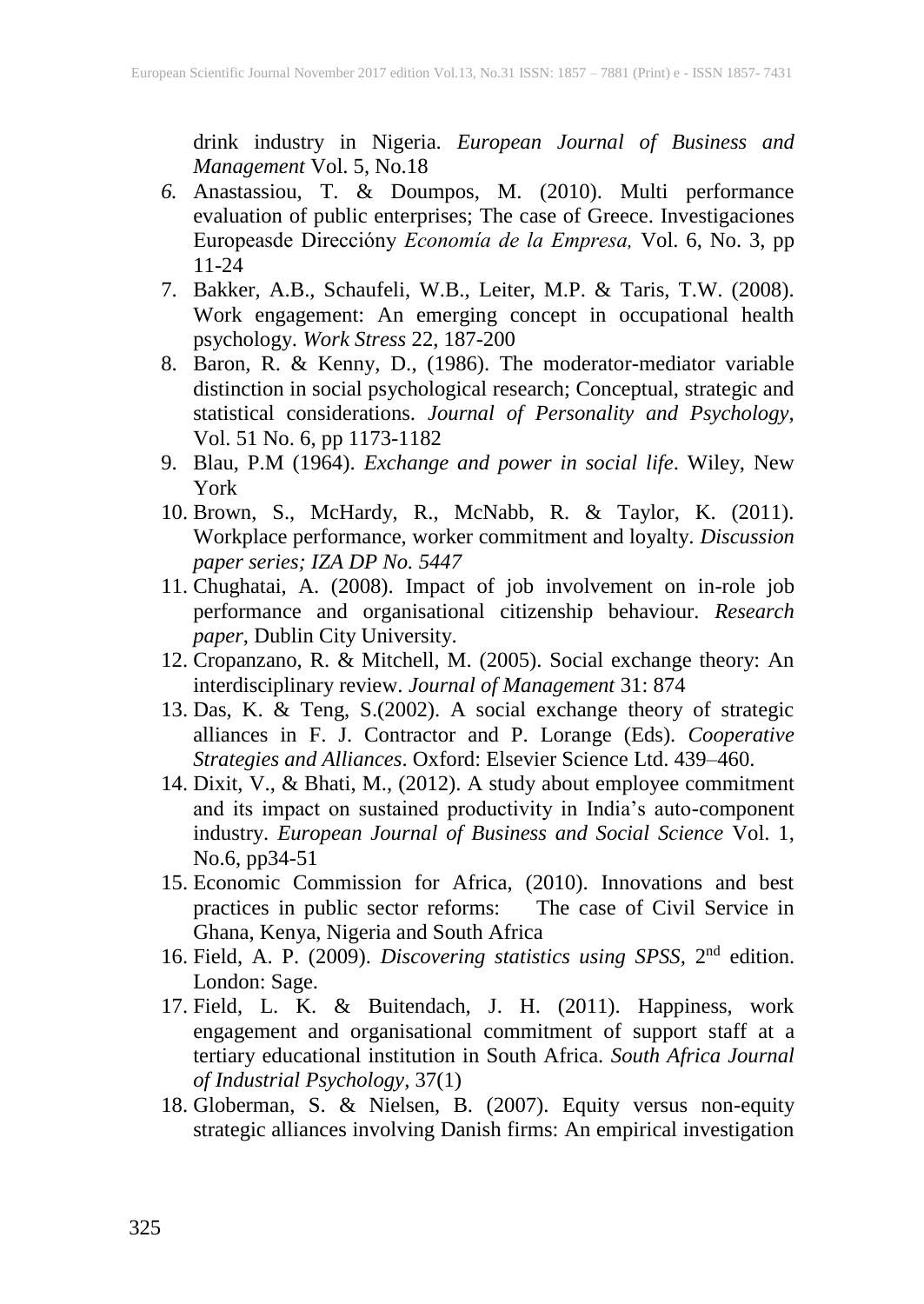of the relative importance of partner and host country determinants. *Journal of International Management*13, 449–471.

- 19. Grants, A.M. (2008). The significance of task significance: Job performance effects, relational mechanisms and boundary conditions. *Journal of Applied Psychology* Vol. 93(1), 108-124
- 20. Irefin, P., & Mechanic, M. (2014). Effect of employee commitment on organisational performance in Coca cola Nigeria Limited Maiduguli, Borno State. *IOSR Journal of Humanities and Social Sciences* Volume 19, Issue 3, pp 33-41
- 21. Khan, M., Ziauddin,. Jam, F., & Ramay, M. (2010). The impact of organisational commitment on employee job performance. *European Journal of Social Sciences* Vol. 15, No. 3
- 22. Kobia, M., & Mohammed, N. (2006). Kenyan experience with performance contracting. Africa Association for Public Administration and Management (AAPA&M), Round table Conference, Arusha, Tanzania, 4-8<sup>th</sup> December 2006
- 23. Lee, C. & Chen, C. (2013). Relationship between employee commitment and job attitude and its effect on service quality. *American Journal of Industrial and Business Management*, 3 pp 196- 308
- 24. Memari, N., Mahdiah, O. & Marnani (2013). The impact of organisational commitment on employee job performance: A study of Meli Bank. International, *Journal of Contemporary Research in Business* Vol. 5 No.5
- 25. Metawie, M., Gilman, M. (2005). Problems with implementation of performance measurement systems in the public sector where performance is linked to pay: Literature drawn from United Kingdom. 3<sup>rd</sup> Conference on performance measurement and management control.
- 26. Meyerson, G., & Dewettinck, B. (2012). Effect of empowerment on employee performance. *Advanced Research in Economics and management Science*, Vol. 2.
- 27. Morgeson, F., Klinger, K. & Hemingway, M., (2005). The importance of job autonomy, cognitive ability and job related skills for predicting role breadth and job performance. *Journal of applied Psychology*, Vol. 9, No.2 pp399-406.
- 28. Mulabe, J. (2009). Human resource strategic orientation, employees outcomes and performance of state corporations in Kenya. Unpublished PhD thesis. University of Nairobi.
- 29. Obong'o, S.O. (2009). Implementation of performance contracting in Kenya. International Public Management Review, Vol. 10(2)